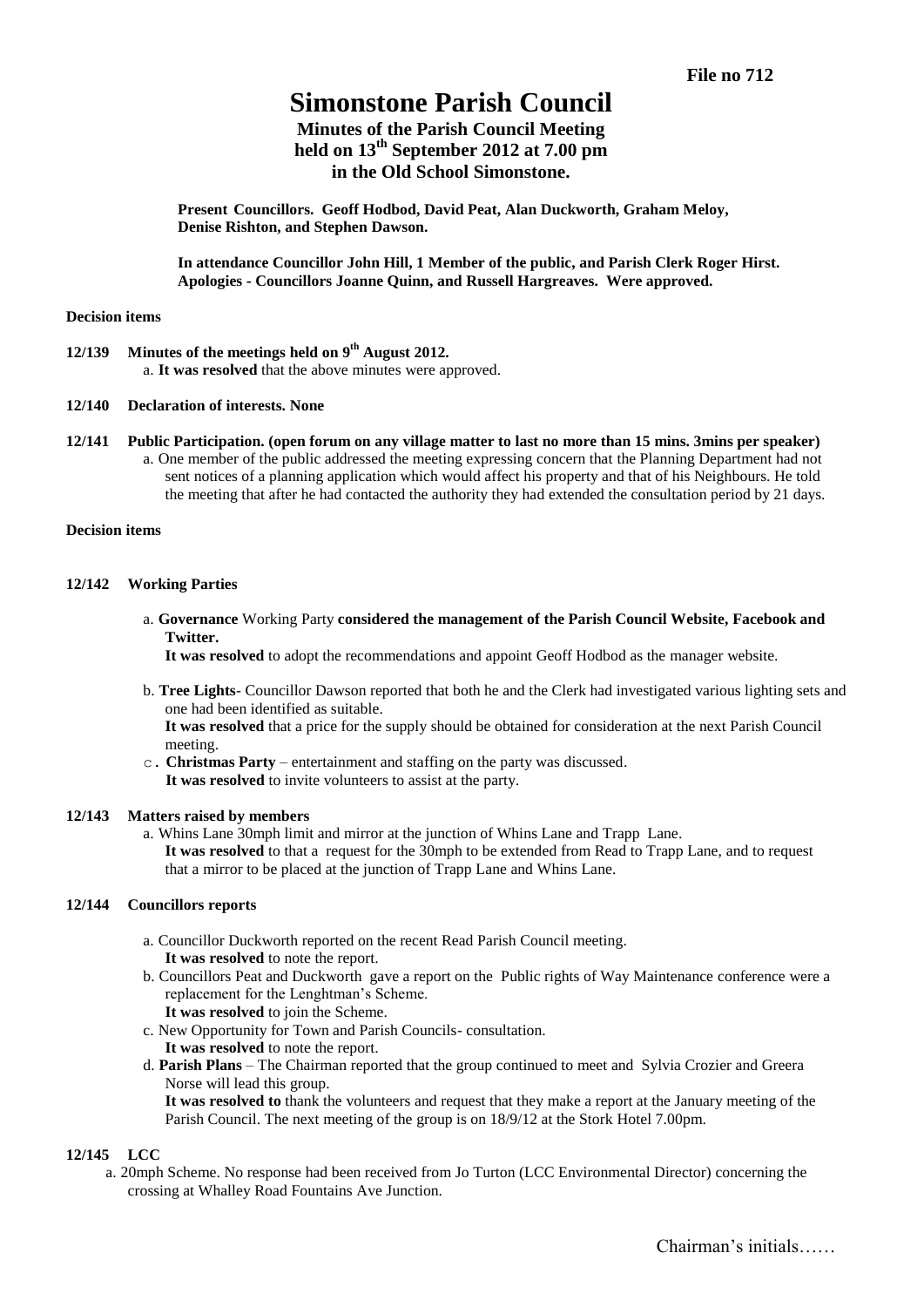**It was resolved** that Councillor Albert Atkinson be invited to attend the next Parish Council meeting.

a. **Three Tier Forum Report** A report had been received from Coun Pat Young (Chairman Ribble Valley Parish Liaison Committee) concerning the Parish Council's complaint about Trapp Lane and Highways Safety issues.

**It was resolved to note** the report and that the issue of the lack of progress on resolving Martholme Viaduct and Sustrans Cycleway should be raised at the next meeting of the Forum.

### **12/146 LALC- Workshops;-**

a. **General Power of Competence** – The Clerk attended the course and it was explained that subject to various criteria a Parish Council would be able to take on any tasks that an individual can do without having to qualify it's actions by identifying which legal Power it is to use beforehand. Eg a Parish Council could open a business and make charges for services.

**It was resolved** to note the report.

#### **12/147 Planning**

#### a. **Planning applications**

| Application number<br>3/2012 0723 | <b>Officer: : Grahame Thorpe</b>                                                 | Grid Reference 377585 435695 |  |
|-----------------------------------|----------------------------------------------------------------------------------|------------------------------|--|
| Address                           | Former Stables Trapp Lane Simonstone                                             |                              |  |
|                                   |                                                                                  |                              |  |
| Proposal                          | Demolish the Existing Stable block and erect 2 2 Storey 4 bedroom detached house |                              |  |
|                                   | and a Garage block                                                               |                              |  |
| Parish Council                    | The site will be visited by councillors                                          |                              |  |

| Application no 3/2012/0716<br>08/08/2012. | Officer:: Colin Sharpe 01200414500                                                                                                                             | Grid Reference 377555 435702 |  |
|-------------------------------------------|----------------------------------------------------------------------------------------------------------------------------------------------------------------|------------------------------|--|
| Address                                   | Land off Trapp Lane Simonstone Lancashire BB12 7QW                                                                                                             |                              |  |
| Proposal                                  | Proposed erection of a new agricultural building, creation of<br>new track across land to building from existing access gate. Applications for full<br>consent |                              |  |
| Parish Council                            | No objection                                                                                                                                                   |                              |  |

#### **12/152 Finance**

- a. **Audit Commission** has confirmed the Auditors for the next 5years and they are to be the firm BDO LLP (Who are our Current Auditors). The fees for the period will be nil if the income and expenditure is kept below £10,000 though if there is any additional work required on the audit there will be additional fees dependent on the amount of work involved. The hourly rate varies from £85 to £380 **It was resolved** to note the report.
- b. Items to be considered for inclusion in the Budget discussions at the October meeting for the year 2013/4.

**It was resolved** that Grit bins, Dog bins, Litter bins, a SPID for the A671 and PAC inspections should be included in the draft budget for consideration and that members should forward any additional items to the Clerk by the  $23<sup>th</sup>$  September.

**The Little Green Bus** - a request for financial assistance has been received. **It was resolved** to contribute £150.

#### c. **Payment of Accounts**

| $\mathbf{i}$  | <b>SLCC</b>                                                                                                | <b>Subscription</b>         | £72.00  |
|---------------|------------------------------------------------------------------------------------------------------------|-----------------------------|---------|
| $\mathbf{ii}$ | <b>IR</b> Hirst                                                                                            | <b>Salary</b>               | £477.58 |
| iii           | <b>HMRC</b>                                                                                                | <b>Income Tax</b>           | £119.32 |
| iv            | <b>PSS</b>                                                                                                 | <b>Expenses</b>             | £69.39  |
| $\mathbf{V}$  | <b>IR</b> Hirst                                                                                            | <b>Bench fitting</b>        | £15.69  |
| vi            | <b>The Little Green Bus</b>                                                                                | <b>Donation</b>             | £150.00 |
| vii           | <b>Cllr Geoff Hodbod</b>                                                                                   | <b>Chairman's Allowance</b> | £130.00 |
|               | <b>TA</b> denote the contract $\mathbf{I}$ and $\mathbf{I}$ are contracted to the contract of $\mathbf{I}$ |                             |         |

**It was resolved** to pay the above accounts

**12/153 Borough Councilors' reports- Councillor Hill** reported the recent proceedings of RVBC including various Capital and Concurrent function grants.

**It was resolved that the Clerk** should review the Parish Council budget and make application for grants where applicable.